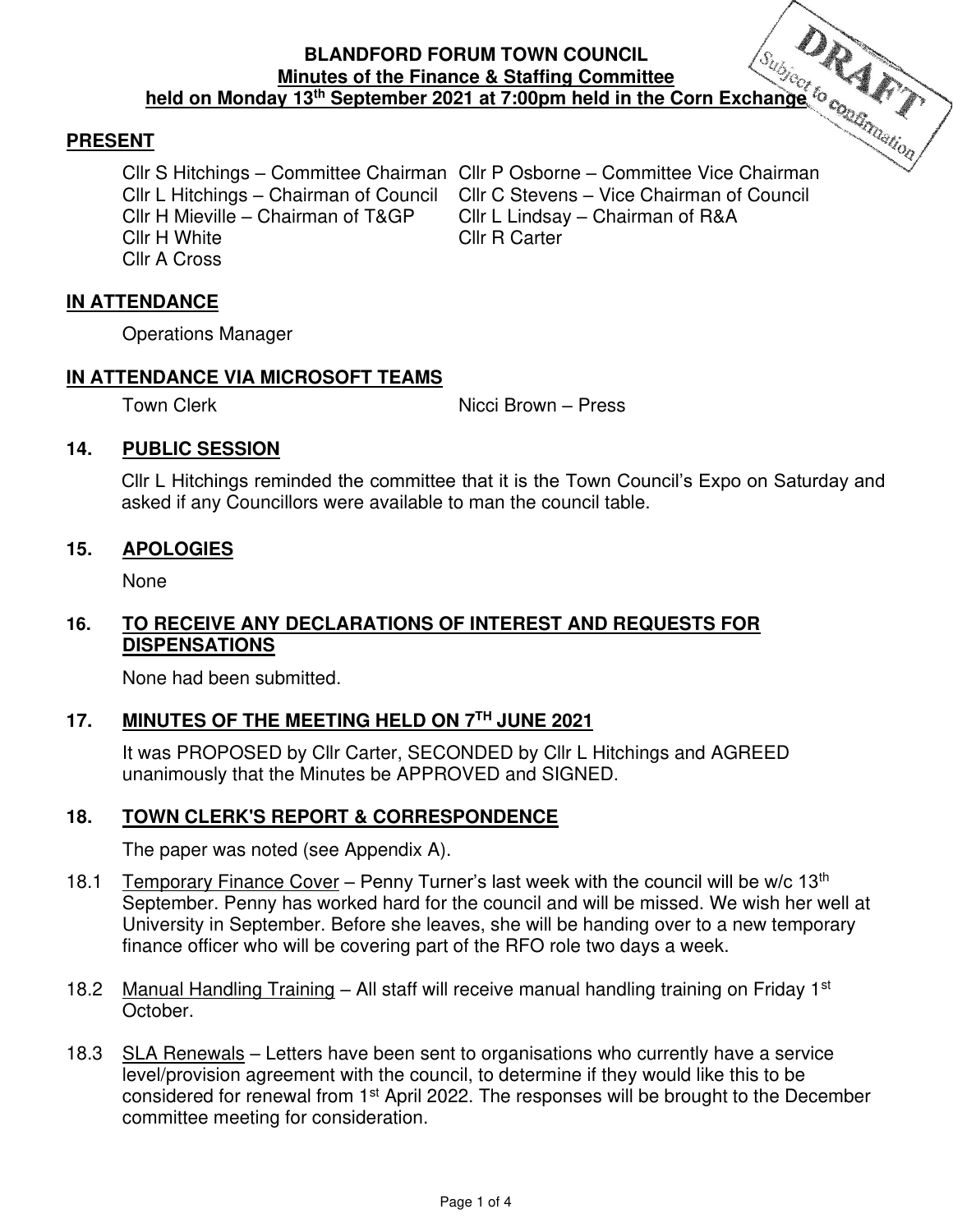# **18. TOWN CLERK'S REPORT & CORRESPONDENCE (cont)**

The Operations Manager advised that, since the agenda was distributed, the Boxing Club has written to ask the council to consider a service level agreement. It was agreed to hold an informal discussion about this matter under the Food Bank SLA agenda item.

# **19. ANALYTICAL REVIEW OF EXPENDITURE AGAINST BUDGET FOR THE FOLLOWING:**

- 19.1 Administration Budget for the year to 31<sup>st</sup> July 2021 The paper was noted (see Appendix B).
- 19.2 Overall Revenue Budget for the year to 31<sup>st</sup> July 2021 The paper was noted (see Appendix C).
- 19.3 Reserves Accounts as at 31<sup>st</sup> July 2021 The paper was noted (see Appendix D).

# **20. REVIEW OF FINANCE DOCUMENTATION**

- 20.1 There were no cheque payments to retrospectively approve
- 20.2 To receive and retrospectively approve direct debit payments for the period 1<sup>st</sup> May 2021 to 31st July 2021 (sheets 184-186) totalling £82,702.10

It was PROPOSED by Cllr S Hitchings, SECONDED by Cllr Osborne and AGREED unanimously that

## **The direct debit payments for the period 1st May 2021 to 31st July 2021 (sheets 184-186) totalling £82,702.10 are received and retrospectively approved.**

- 20.3 There were no BACS payments to retrospectively approve
- 20.4 There were no CHAPS payments to retrospectively approve
- 20.5 To receive and retrospectively approve Online Faster Payments FP051 to FP058 totalling £124,922.08 (which includes payments to other Town council bank accounts)

It was PROPOSED by Cllr S Hitchings, SECONDED by Cllr Osborne and AGREED unanimously that

## **Online Faster Payments FP051 to FP058 totalling £124,922.08 are approved retrospectively.**

20.6 Retrospective approval of the Investment Account for the period 29<sup>th</sup> May to 31<sup>st</sup> July 2021

The paper was noted (see Appendix E).

It was PROPOSED by Cllr L Hitchings, SECONDED by Cllr Stevens and AGREED unanimously that

## **The Investment Account for the period 29th May 2021 to 31st July 2021 is approved retrospectively.**

20.7 Report by Chairman on Bank Reconciliation and Petty Cash check

Cllr S Hitchings confirmed that the monthly bank reconciliation had been undertaken during the period and everything was found to be in order, however the petty cash check will be undertaken later this week. Post Meeting Note: this was completed on 14<sup>th</sup> September 2021.

20.8 Bank Reconciliation to 31<sup>st</sup> July 2021

The paper was noted (see Appendix F).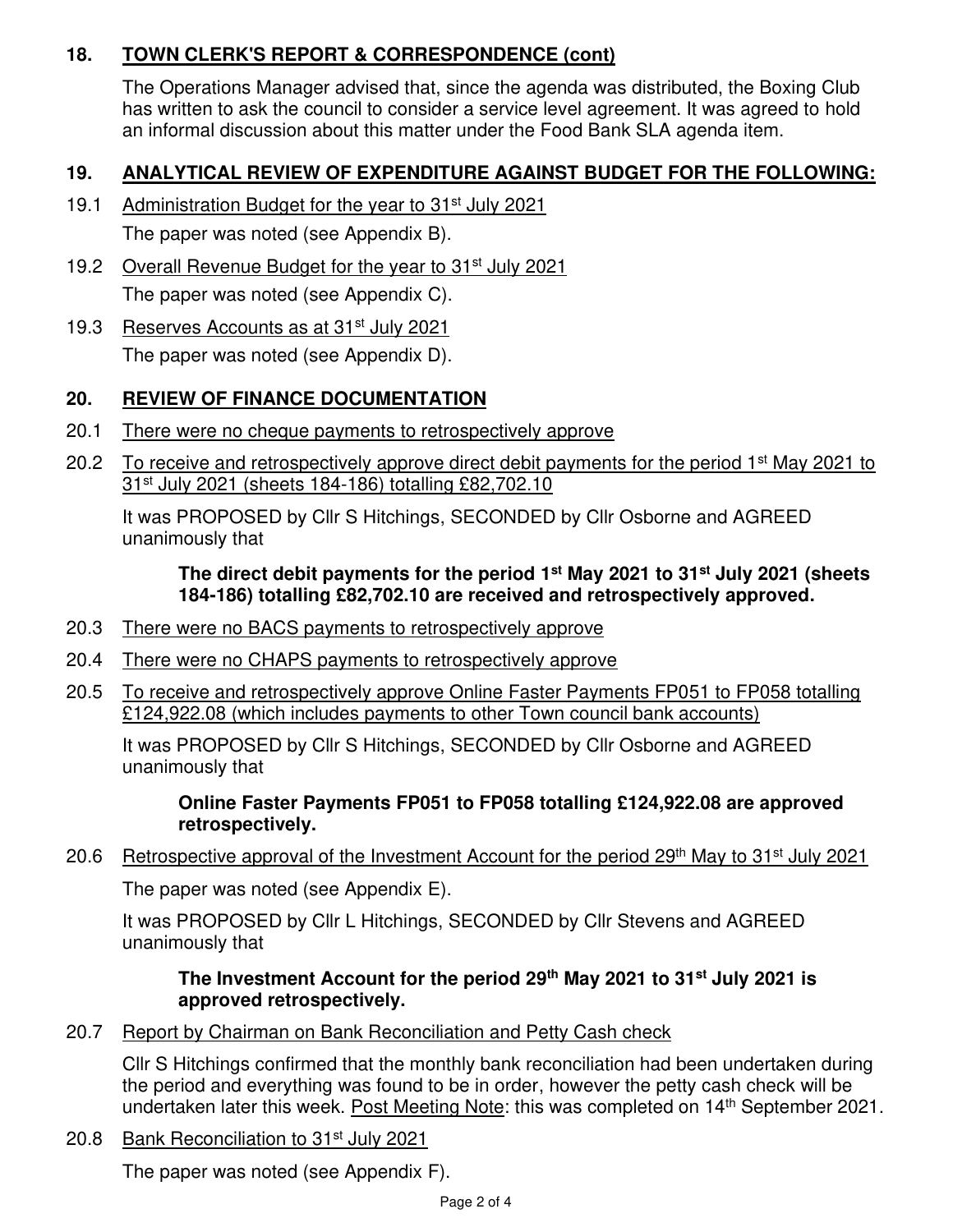## **21. TO CONSIDER GRANT APPLICATIONS (CURRENT AVAILABLE BALANCE IS £11,561, WHICH INCLUDES £3,641 UNDERSPEND FROM 2020/21)**

21.1 In Jolly Good Company (a grant of £1,470 was approved in September 2020 with free hire to the value of £320)

The paper was noted (see Appendix G).

It was PROPOSED by Cllr L Hitchings, SECONDED by Cllr Carter and AGREED unanimously that a **RECOMMENDATION is made to full Council that**

**Free hire to the value of £320 is approved (Expenditure Authority: Localism Act 2011 s1-8).** 

## **ACTION: TOWN COUNCIL**

It was PROPOSED by Cllr Cross, but NOT SECONDED that half of the requested amount is granted to the applicant.

It was PROPOSED by Cllr L Hitchings, SECONDED by Cllr Carter and AGREED (8 in favour, 1 abstention) that a **RECOMMENDATION is made to full Council that**

**A grant of £1,070 is not approved on this occasion (Expenditure Authority: Localism Act 2011 s1-8).** 

**ACTION: TOWN COUNCIL** 

## **22. TO CONSIDER ENTERING INTO A SERVICE LEVEL AGREEMENT WITH THE BLANDFORD FOODBANK**

It was PROPOSED by Cllr Mieville, SECONDED by Cllr Osborne and AGREED (6 in favour, 2 against and 1 abstention) that

**The Town Council is minded to explore the possibility of entering into an SLA with the Food Bank, whilst being mindful of the need to supervise the use of public funds.** 

### **ACTION: TOWN CLERK**

Cllr S Hitchings will therefore endeavour to meet with the Food Bank prior to the December meeting when this will be discussed along with the possible renewal of the existing SLAs.

Cllr White suggested an amendment to the above resolution to ensure that a Councillor is not excluded because of their faith, but this was not accepted.

The Operations Manager informed Councillors about a request from the Boxing Club for the council to cover their annual rental costs each year. This will also be considered at the December meeting subject to receipt of additional information.

**ACTION: TOWN CLERK** 

### **23. CONFIDENTIAL**

It was PROPOSED by Cllr L Hitchings, SECONDED by Cllr Mieville and AGREED unanimously that

**The public and press may be excluded from the meeting on the grounds that publicity might be prejudicial to the public interest as per the Public Bodies (Admission to Meetings) Act 1960.** 

### 23.1 Town Clerk's Report

Nothing to report.